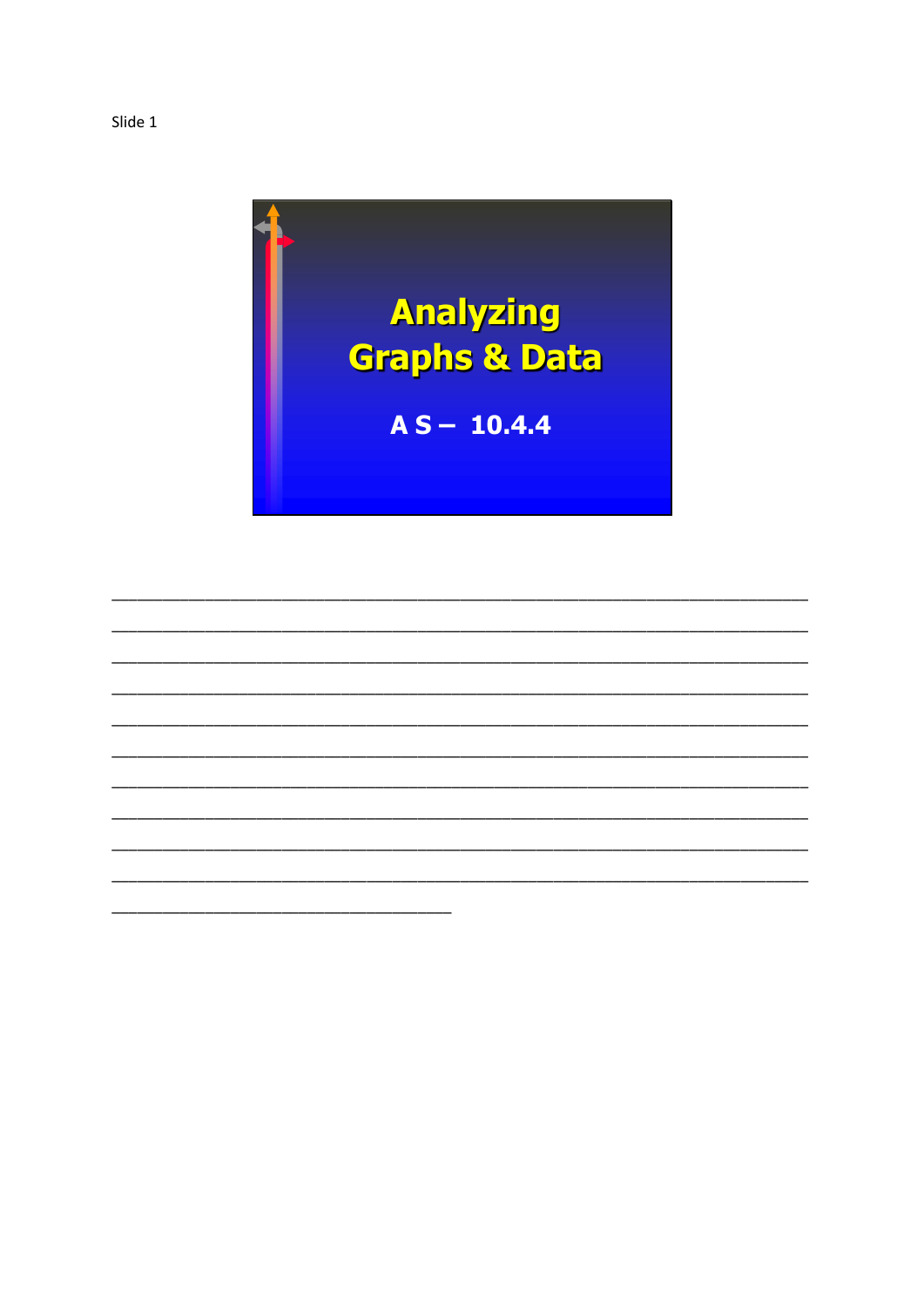## Reading graphs<br>
critically

Businesses often display their data in such a way that it presents their best image. Advertising companies display their data to visually influence you to buy. Politicians often use statistics to convince the people to vote for them.



Be careful. Graphs can be misleading.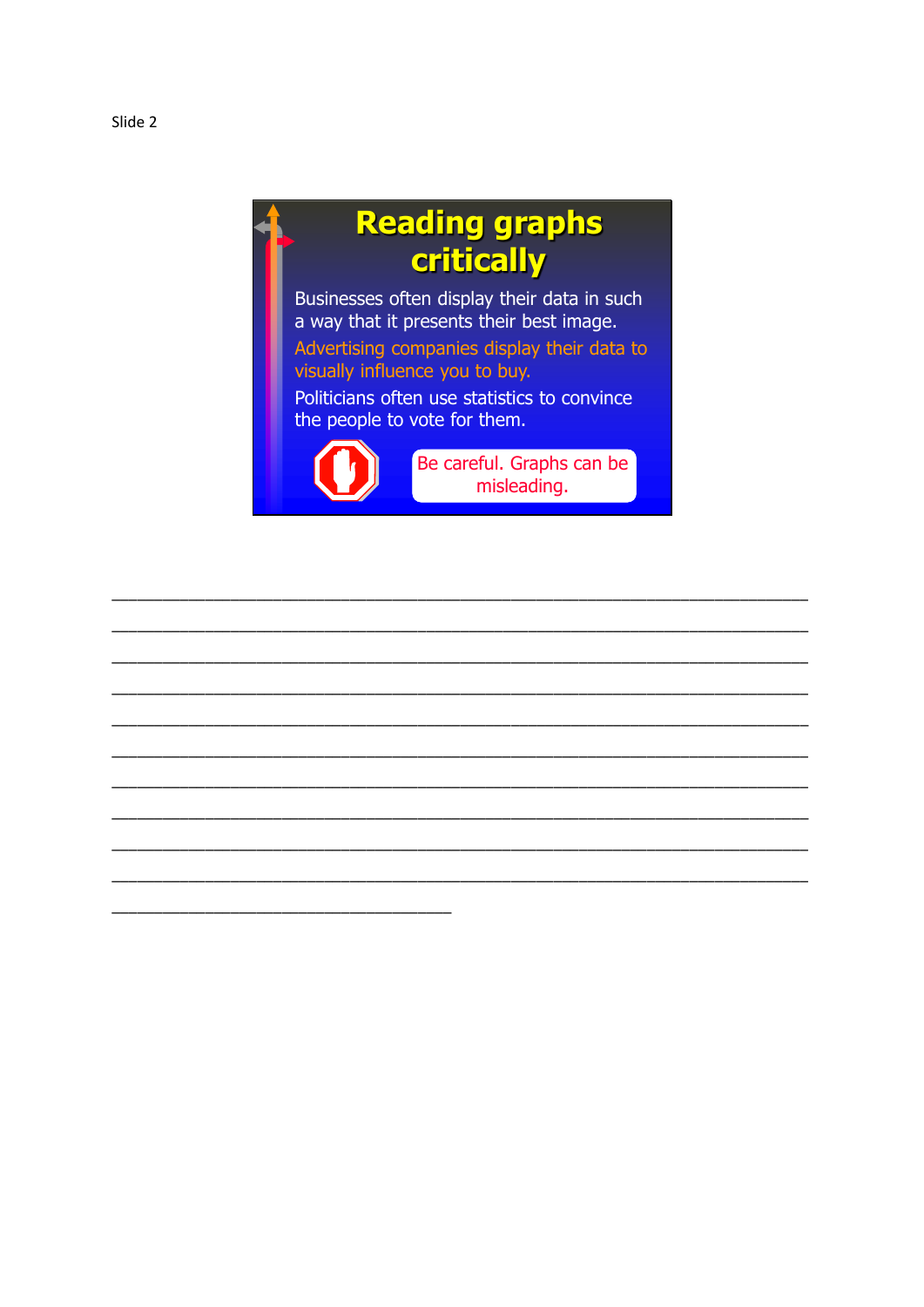

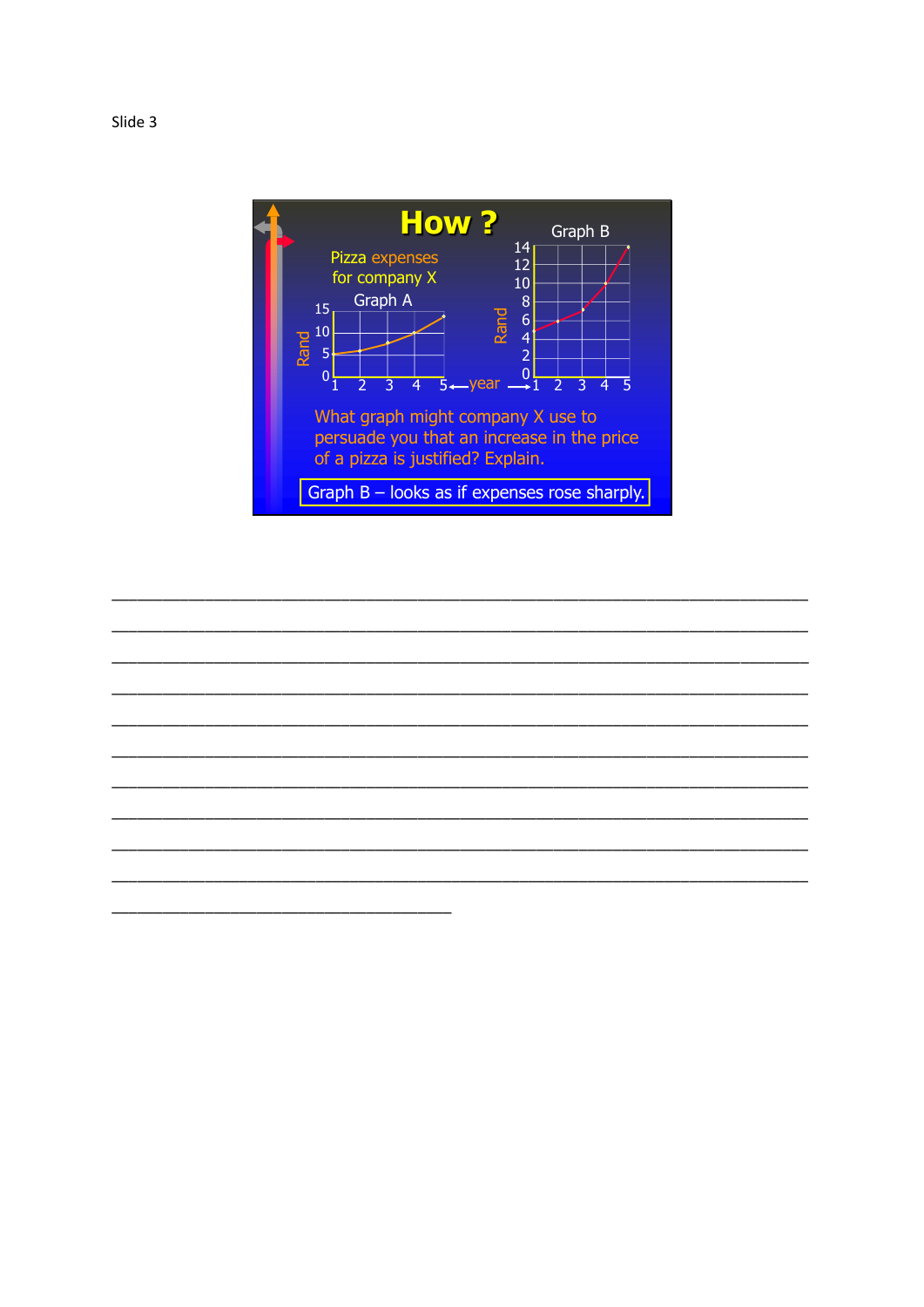## So, look at .....

What information does the horizontal axis of the graph show? What is the grouping interval in the histogram? What do the values on the vertical axis show? What scale is used on the vertical? What comparisons can you make? What trend does the graph visually display?

What statistical average is the most useful?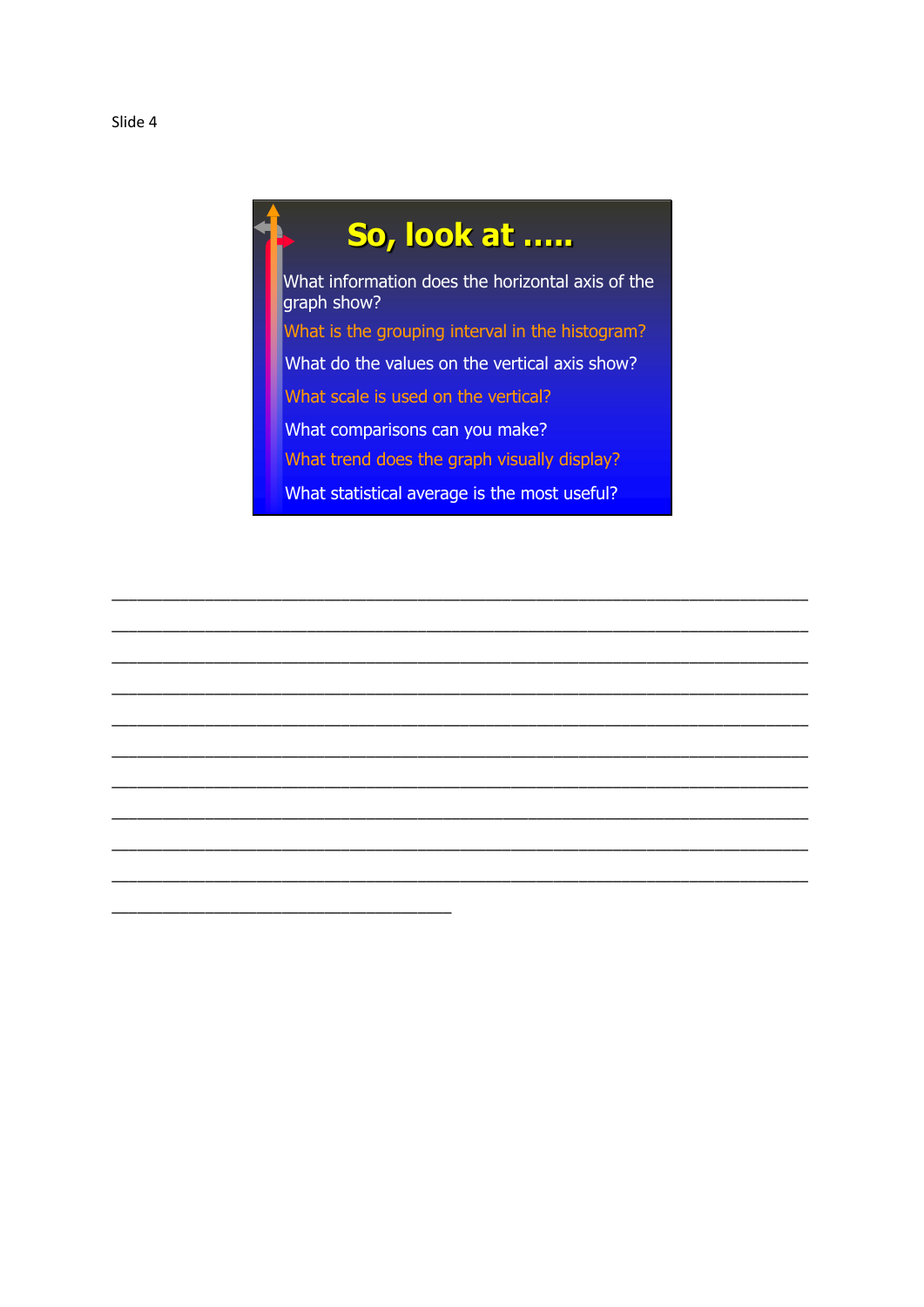| Let's practice<br>1. Many animals are in danger of becoming<br>extinct. Environmental changes, such as<br>climate, are the main causes.<br>$\blacksquare$                                                                                  |                                                                                                                   |                           |
|--------------------------------------------------------------------------------------------------------------------------------------------------------------------------------------------------------------------------------------------|-------------------------------------------------------------------------------------------------------------------|---------------------------|
| 1.1 Suggest two other possible causes.<br>1.2 Whilst visiting the Kruger<br>National Park, you decide to<br>record number of the animals<br>that you saw.<br>1.3 Complete the Bar graph on<br>the following slide to display<br>your data. | <b>Animals seen</b><br>Type No.<br>elephants<br><b>impala</b><br><b>lions</b><br><b>baboons</b><br><b>buffalo</b> | 15<br>60<br>8<br>43<br>26 |

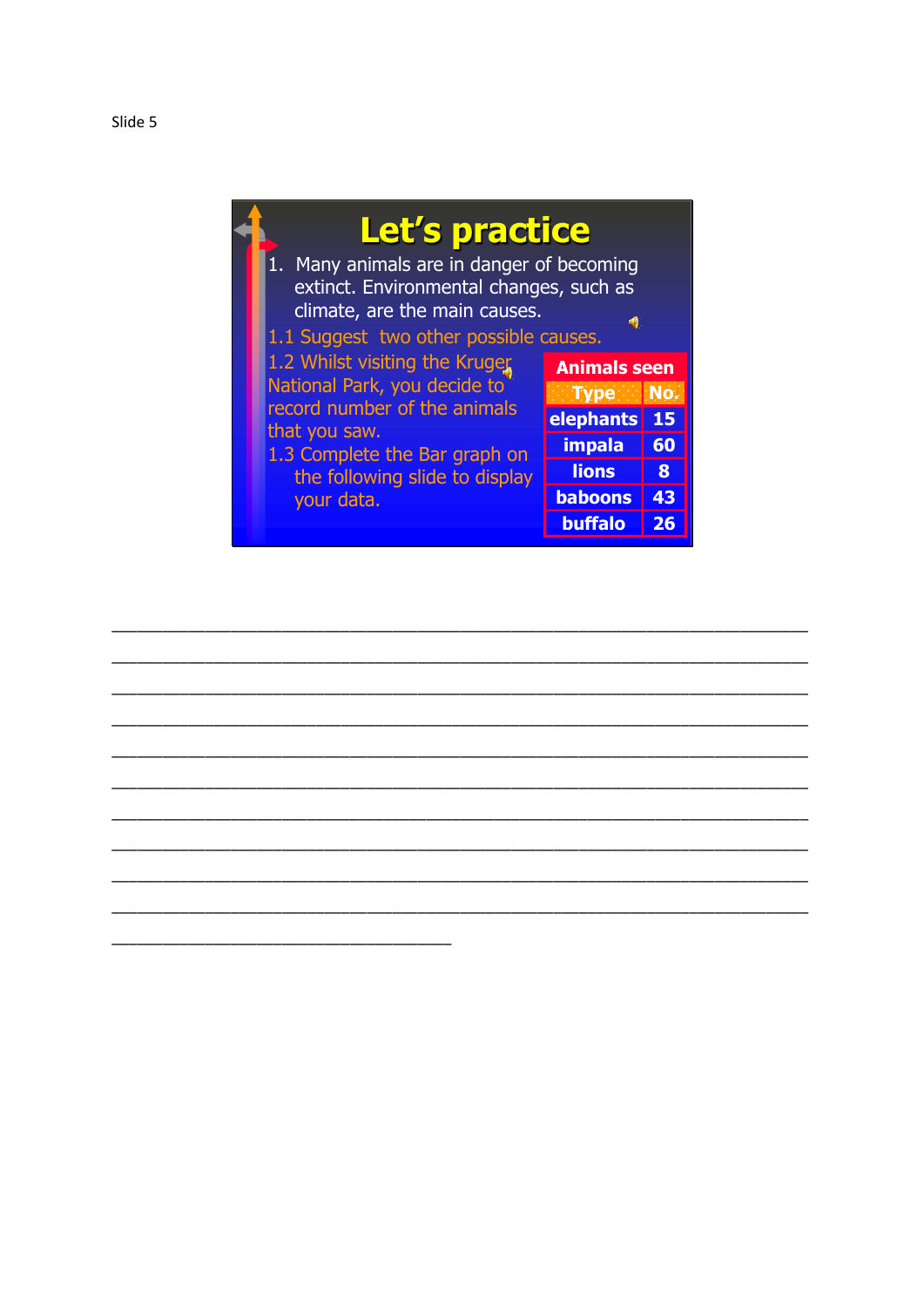Slide 6



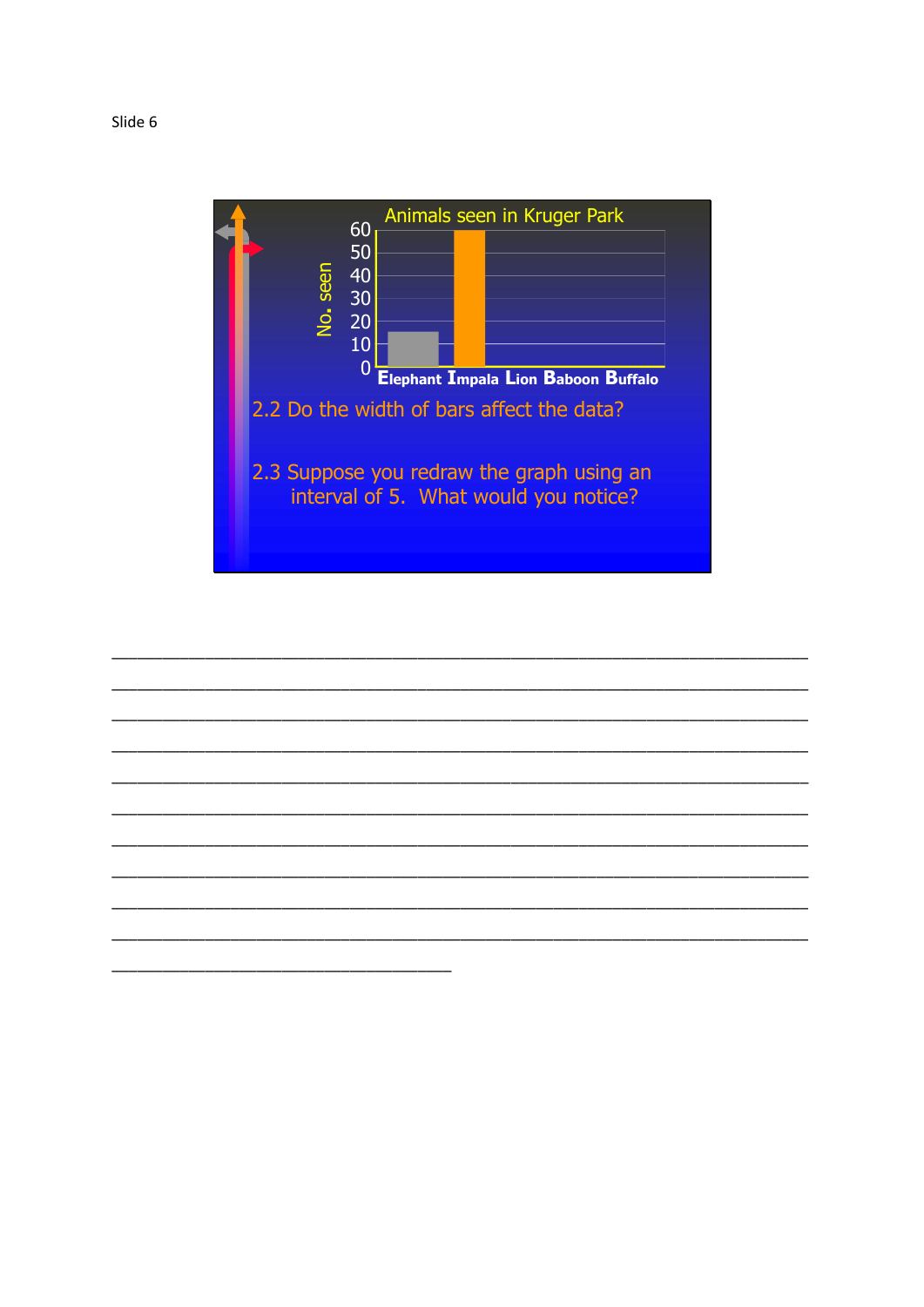

What is the maximum number of Flowers per bush? Flowers per bush?

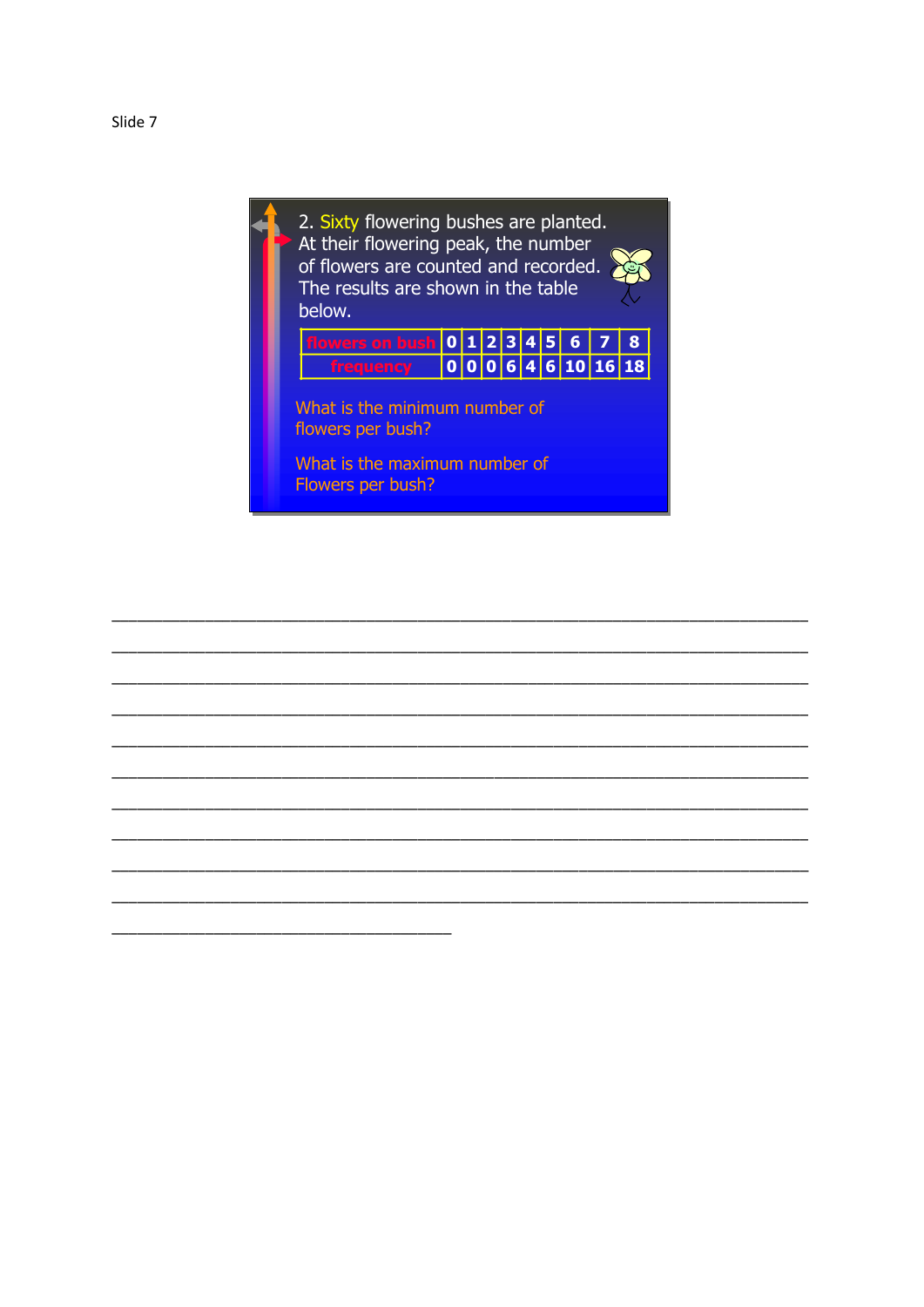

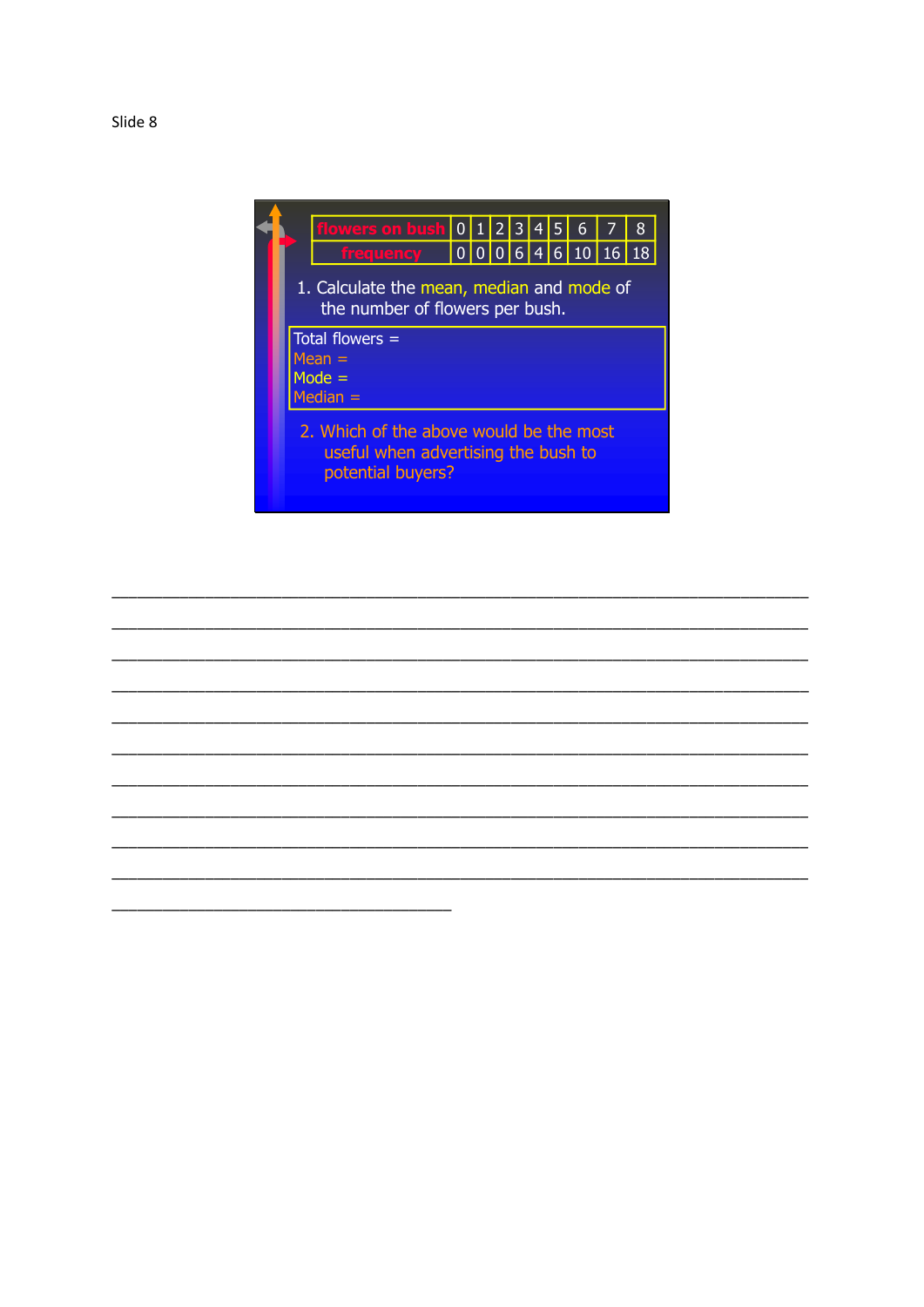## 3. Obesity is on the increase amongst South African children.

It is becoming a serious health problem. Urgent intervention is needed. Exercise and a healthy affordable diet wil go a long way to solve the problem.



Food provides us with energy while any physical activity uses energy.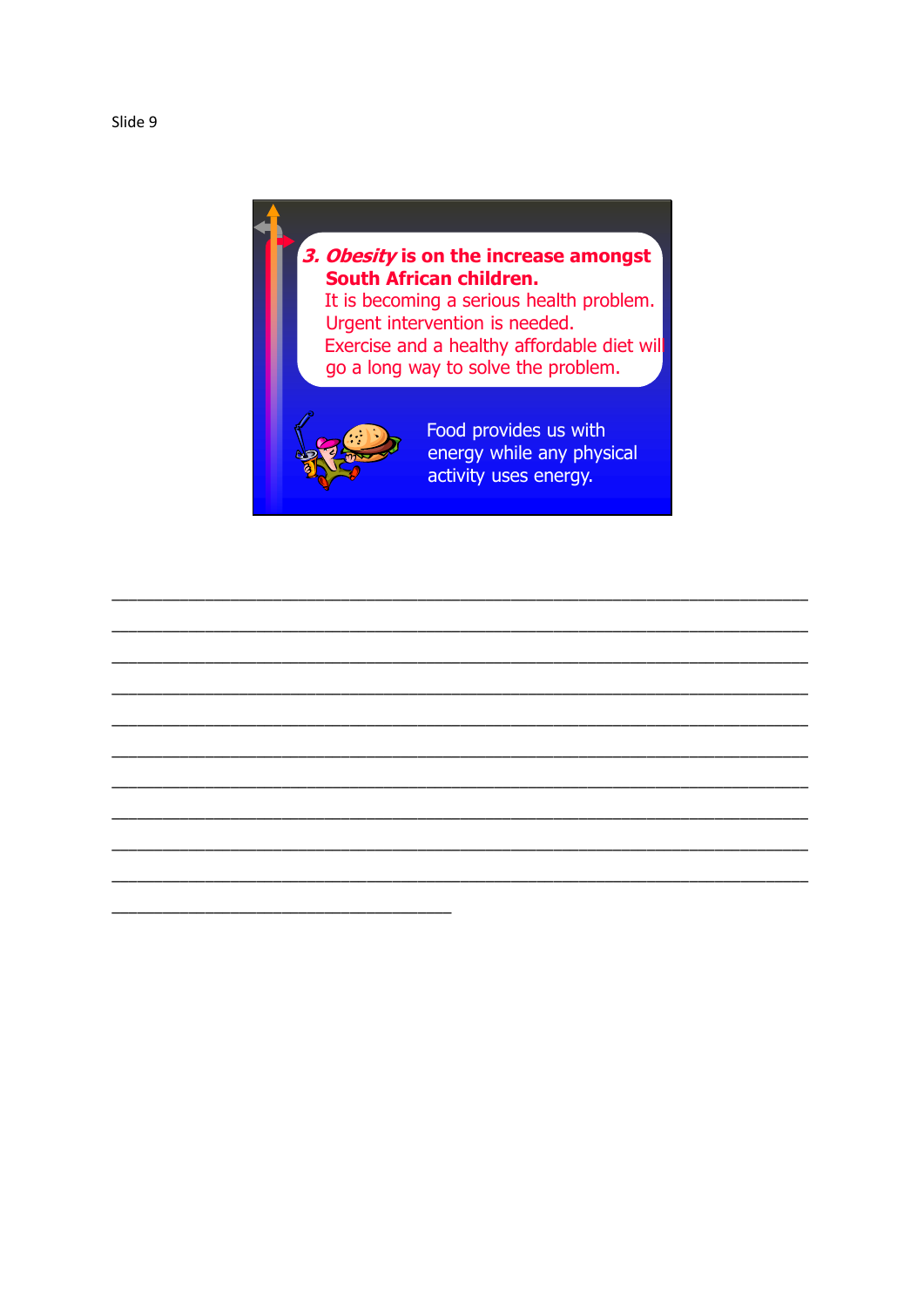Slide 10



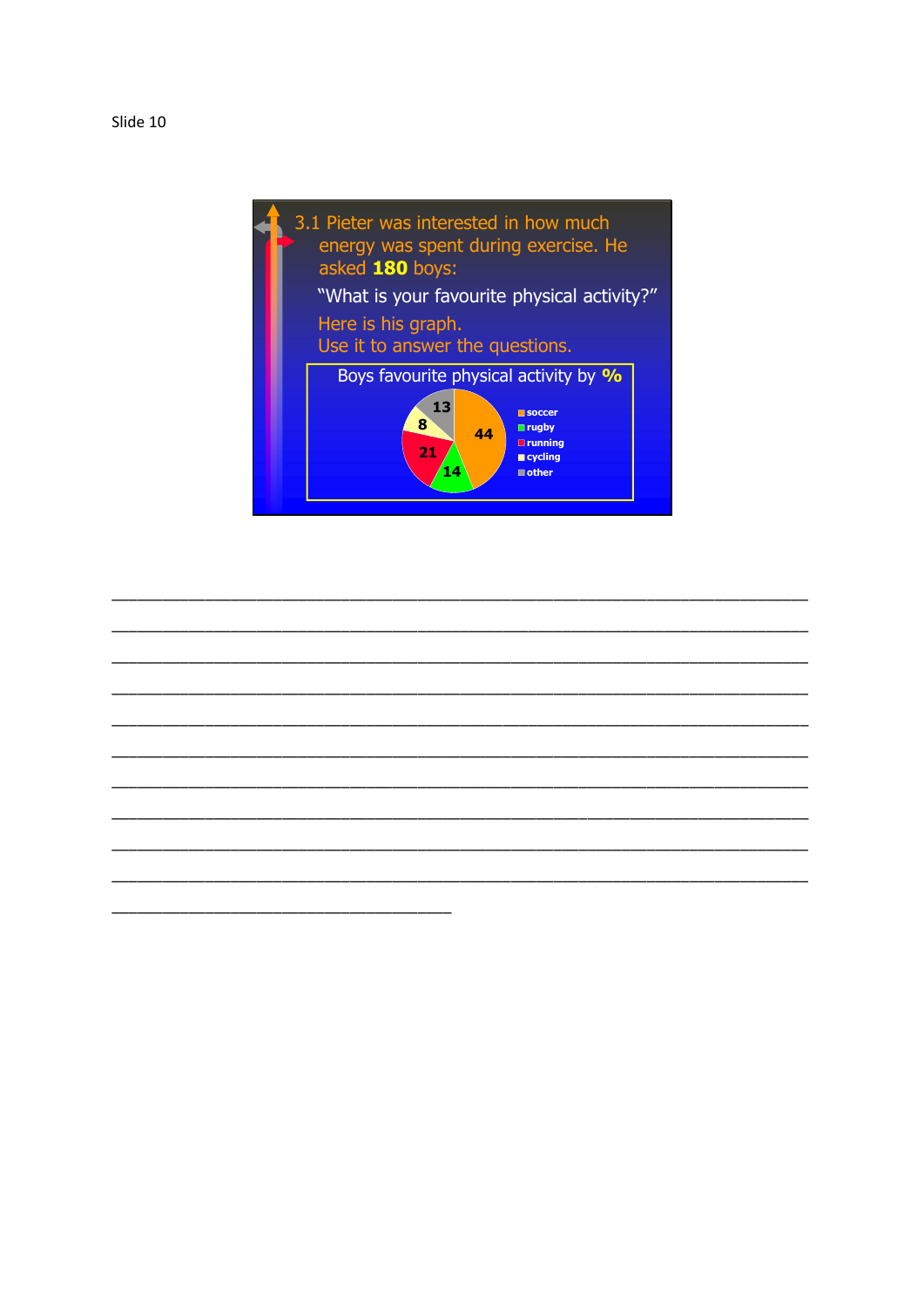

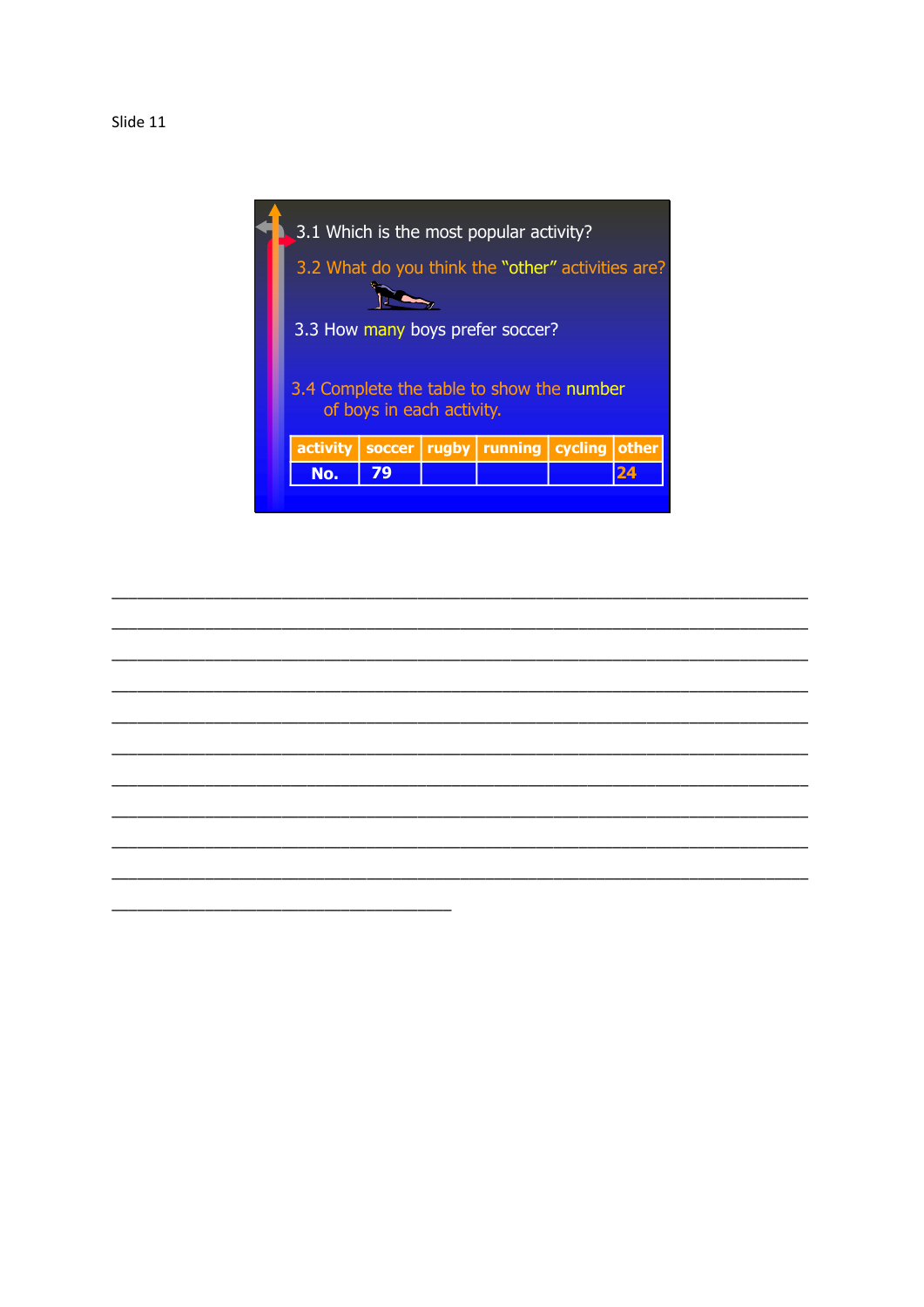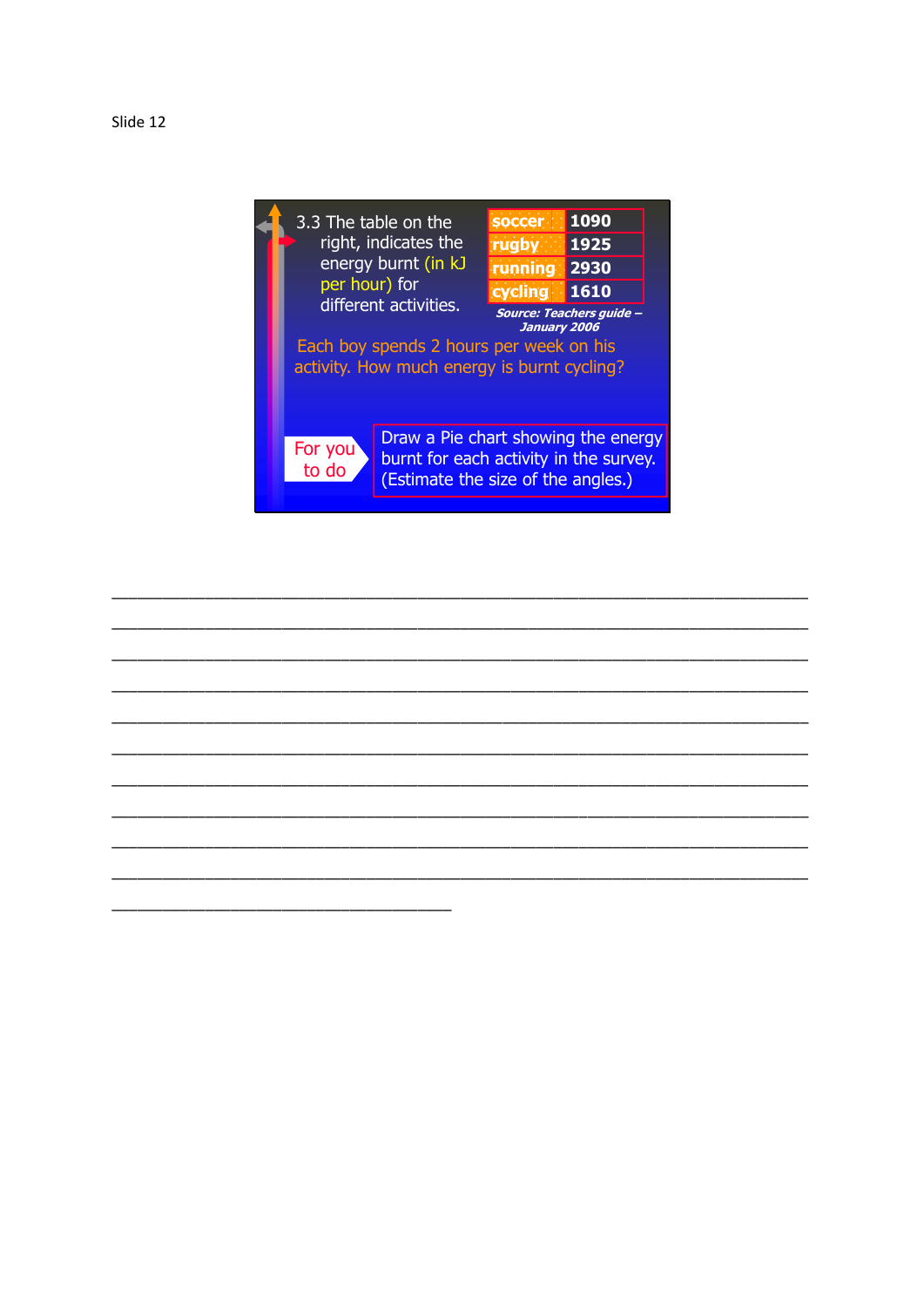Slide 13



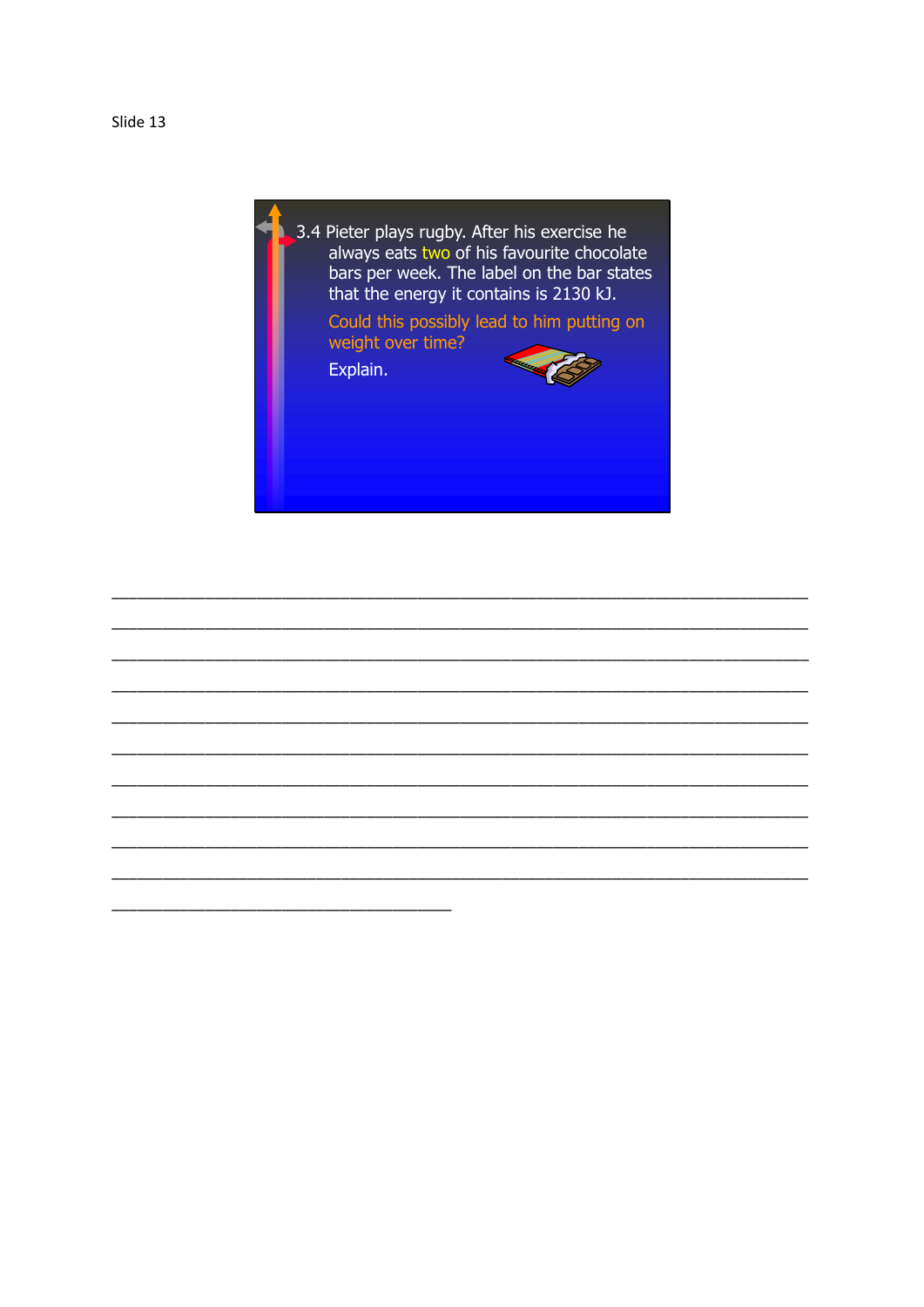